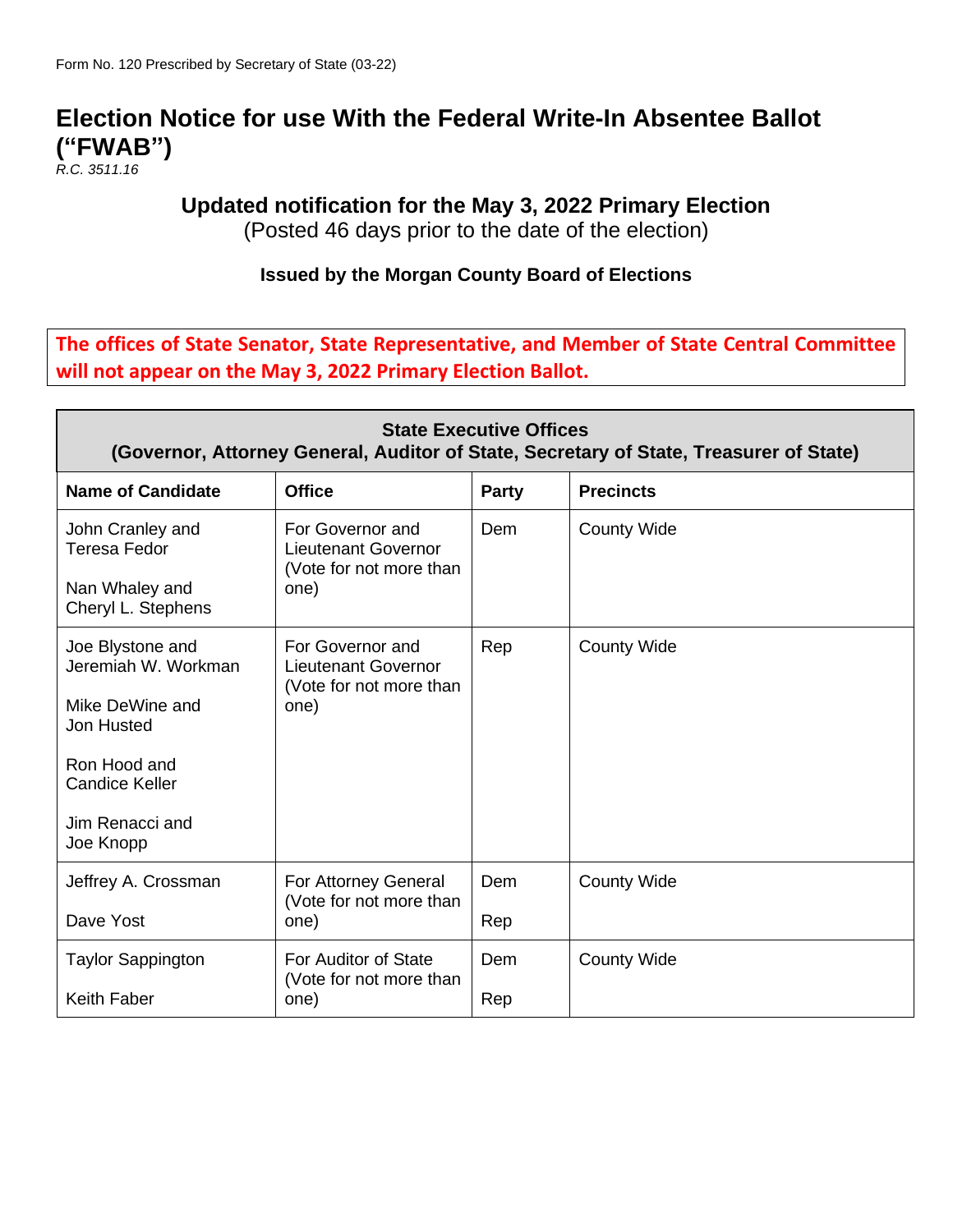| <b>Chelsea Clark</b>   | For Secretary of State<br>(Vote for not more than | Dem | <b>County Wide</b> |
|------------------------|---------------------------------------------------|-----|--------------------|
| John Adams             | one)                                              | Rep |                    |
| <b>Frank LaRose</b>    |                                                   | Rep |                    |
| <b>Scott Schertzer</b> | For Treasurer of State                            | Dem | <b>County Wide</b> |
| <b>Robert Sprague</b>  | (Vote for not more than<br>one)                   | Rep |                    |

| <b>Ohio Supreme Court</b>             |                                                                                                  |              |                    |
|---------------------------------------|--------------------------------------------------------------------------------------------------|--------------|--------------------|
| <b>Name of Candidate</b>              | Office / Term                                                                                    | <b>Party</b> | <b>Precincts</b>   |
| Jennifer Brunner<br>Sharon L. Kennedy | For Chief Justice of the<br>Supreme Court<br>(FTC 1-01-2023)<br>(Vote for not more than<br>one)  | Dem<br>Rep   | <b>County Wide</b> |
| Terri Jamison<br>Pat Fischer          | For Justice of the<br><b>Supreme Court</b><br>(FTC 1-01-2023)<br>(Vote for not more than<br>one) | Dem<br>Rep   | <b>County Wide</b> |
| Marilyn Zayas<br>Pat DeWine           | For Justice of the<br><b>Supreme Court</b><br>(FTC 1-02-2023)<br>(Vote for not more than<br>one) | Dem<br>Rep   | <b>County Wide</b> |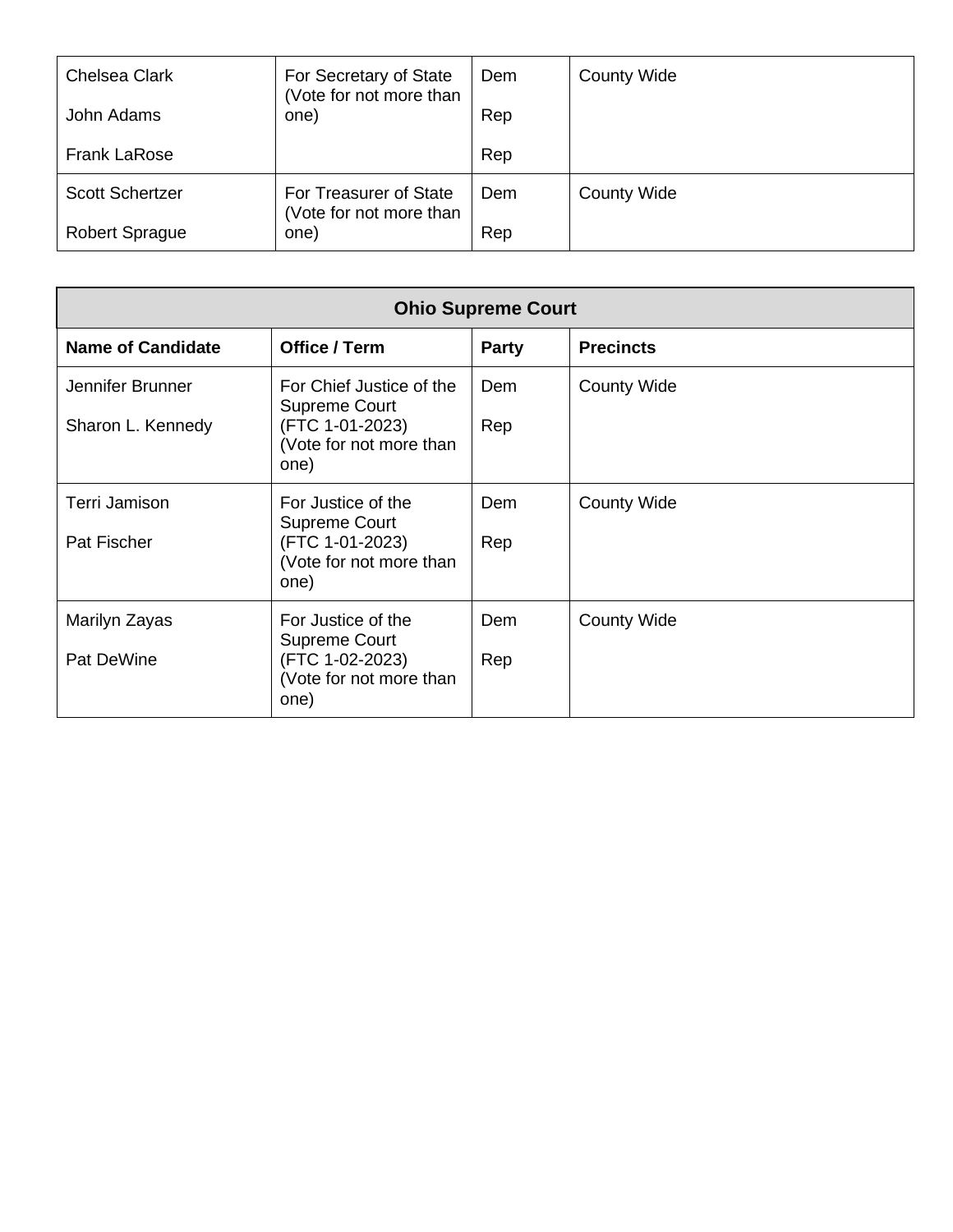| <b>U.S. Senate</b>       |                                     |              |                    |  |
|--------------------------|-------------------------------------|--------------|--------------------|--|
| <b>Name of Candidate</b> | Office / Term                       | <b>Party</b> | <b>Precincts</b>   |  |
| Morgan Harper            | <b>For United States</b><br>Senator | Dem          | <b>County Wide</b> |  |
| Traci TJ Johnson         | (Vote for not more than<br>one)     |              |                    |  |
| Tim Ryan                 |                                     |              |                    |  |
| Matt Dolan               | <b>For United States</b><br>Senator | Rep          | <b>County Wide</b> |  |
| Mike Gibbons             | (Vote for not more than<br>one)     |              |                    |  |
| <b>Josh Mandel</b>       |                                     |              |                    |  |
| <b>Neil Patel</b>        |                                     |              |                    |  |
| Mark Pukita              |                                     |              |                    |  |
| Jane Timken              |                                     |              |                    |  |
| <b>JD Vance</b>          |                                     |              |                    |  |

| <b>U.S. Representative to Congress</b>                                                              |                                                                                                     |                          |                    |
|-----------------------------------------------------------------------------------------------------|-----------------------------------------------------------------------------------------------------|--------------------------|--------------------|
| <b>Name of Candidate</b>                                                                            | Office / Term                                                                                       | <b>Party</b>             | <b>Precincts</b>   |
| <b>Michael Fletcher</b><br>Amy Rippel-Elton<br><b>Troy Balderson</b><br><b>Brandon Michael Lape</b> | For Representative to<br>Congress<br>(12 <sup>th</sup> District)<br>(Vote for not more than<br>one) | Dem<br>Dem<br>Rep<br>Rep | <b>County Wide</b> |
|                                                                                                     |                                                                                                     |                          |                    |

| <b>Ohio General Assembly (Ohio Senate and Ohio House of Representatives)</b> |                                                                      |       |                                           |  |
|------------------------------------------------------------------------------|----------------------------------------------------------------------|-------|-------------------------------------------|--|
| <b>Name of Candidate</b>                                                     | Office / Term                                                        | Party | <b>Precincts</b>                          |  |
| Rhyan Goodman                                                                | <b>For State</b><br>Representative                                   | Dem   | This race will not appear on the 5/3/2022 |  |
| Jay Edwards                                                                  | (94 <sup>th</sup> House District)<br>(Vote for not more than<br>one) | Rep   |                                           |  |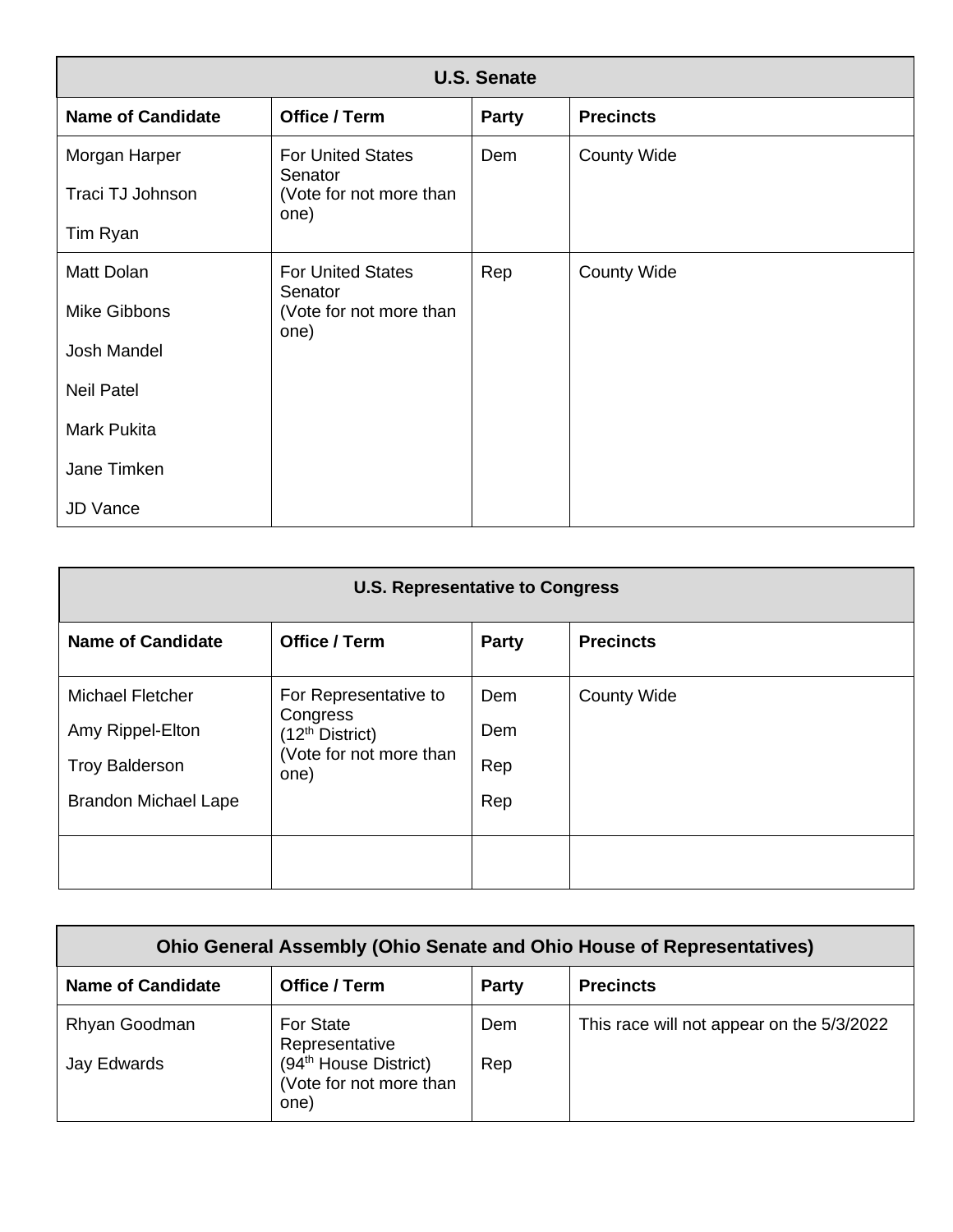| <b>Ohio Court of Appeals (5th District)</b> |                                                                  |       |                    |  |
|---------------------------------------------|------------------------------------------------------------------|-------|--------------------|--|
| <b>Name of Candidate</b>                    | Office / Term                                                    | Party | <b>Precincts</b>   |  |
| Earle E. Wise Jr.                           | For Judge of the Court                                           | Dem   | <b>County Wide</b> |  |
| Jeff Furr                                   | of Appeals<br>(FTC 2-09-2022)<br>(Vote for not more than         | Rep   |                    |  |
| Andrew King                                 | one)                                                             | Rep   |                    |  |
| David T. Ball                               | For Judge of the Court                                           | Dem   | <b>County Wide</b> |  |
| Craig Baldwin                               | of Appeals<br>(FTC 2-10-2022)<br>(Vote for not more than<br>one) | Rep   |                    |  |

#### **County Administrative Offices (County Commissioner or County Council, Prosecuting Attorney, Clerk of the Court of Common Pleas, Sheriff, County Recorder, County Treasurer, County Engineer, Coroner, County Auditor, and Municipal Court Clerk)**

| <b>Name of Candidate</b> | <b>Office / District / Term</b>               | Party      | <b>Precincts</b>   |
|--------------------------|-----------------------------------------------|------------|--------------------|
| Tom Bragg<br>Cecil Mayle | For County<br>Commissioner<br>(FTC 1-01-2023) | Rep<br>Rep | <b>County Wide</b> |
|                          | (Vote for not more than<br>one)               |            |                    |
| <b>Randy Williams</b>    | For County Auditor                            | Rep        | <b>County Wide</b> |
|                          |                                               |            |                    |

| Party Offices (State and County Central Committee) (Primary Elections Only) |                                                                           |       |                    |
|-----------------------------------------------------------------------------|---------------------------------------------------------------------------|-------|--------------------|
| <b>Name of Candidate</b>                                                    | <b>Office</b>                                                             | Party | <b>Precincts</b>   |
| John Haseley                                                                | <b>For State Central</b>                                                  | Dem   | <b>County Wide</b> |
| Shannon L. Walker                                                           | Committee - Man<br>(30 <sup>th</sup> District)<br>(Vote for not more than | Rep   |                    |
| <b>Jim Carnes</b>                                                           | one)                                                                      | Rep   |                    |
| Karla D. Gregory – Martin                                                   | <b>For State Central</b><br>Committee - Woman                             | Dem   | <b>County Wide</b> |
| Nichole Hunter                                                              | (30 <sup>th</sup> District)<br>(Vote for not more than                    | Rep   |                    |
| LeeAnn Johnson                                                              | one)                                                                      | Rep   |                    |